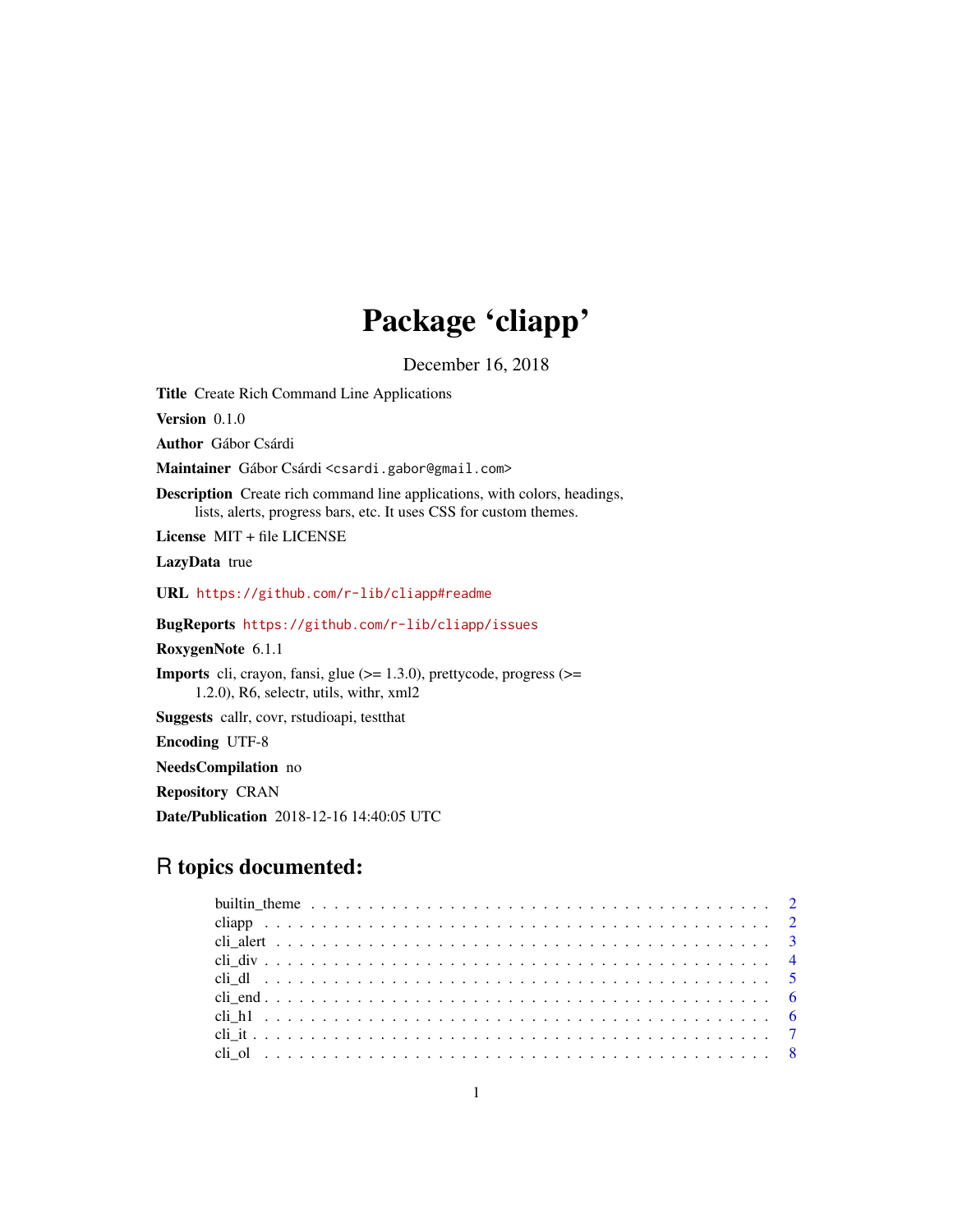#### <span id="page-1-0"></span>2 cliapp and the contract of the contract of the contract of the cliapp cliapp cliapp.

| Index |  |
|-------|--|

<span id="page-1-1"></span>builtin\_theme *The built-in CLI theme*

# Description

This theme is always active, and it is at the bottom of the theme stack. See [themes.](#page-17-1)

# Usage

builtin\_theme()

# Value

A named list, a CLI theme.

# See Also

[themes,](#page-17-1) [simple\\_theme\(\)](#page-15-1).

<span id="page-1-2"></span>cliapp *Create Rich Command Line Applications*

# Description

Create rich command line applications, with colors, headings, lists, alerts, progress bars, etc. It uses CSS for theming.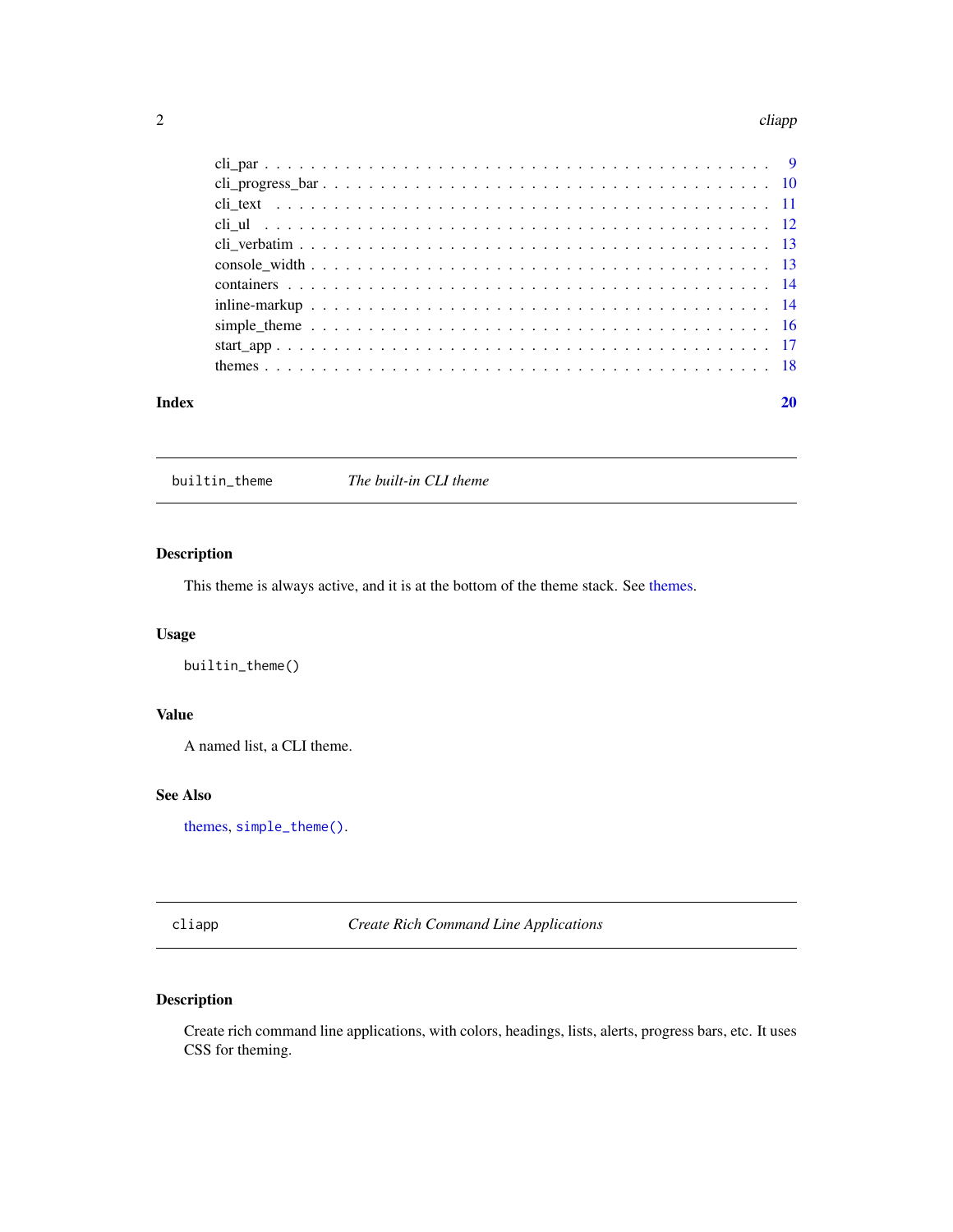<span id="page-2-0"></span>cli\_alert 3

# Details

See [themes](#page-17-1) for theming, [containers](#page-13-1) for container elements, [inline-markup](#page-13-2) for more about command substitution and inline markup.

See also the various CLI elements:

- Text elements: [cli\\_text\(\)](#page-10-1), [cli\\_verbatim\(\)](#page-12-1), [cli\\_h1\(\)](#page-5-1).
- Containers: [cli\\_div\(\)](#page-3-1), [cli\\_par\(\)](#page-8-1), [cli\\_end\(\)](#page-5-2).
- Lists: [cli\\_ul\(\)](#page-11-1), [cli\\_ol\(\)](#page-7-1), [cli\\_dl\(\)](#page-4-1), [cli\\_it\(\)](#page-6-1).
- Alerts: [cli\\_alert\(\)](#page-2-1).
- Progress bars: [cli\\_progress\\_bar\(\)](#page-9-1).

# See Also

Useful links:

- <https://github.com/r-lib/cliapp#readme>
- Report bugs at <https://github.com/r-lib/cliapp/issues>

<span id="page-2-1"></span>cli\_alert *CLI alerts*

#### Description

Alerts are typically short status messages.

# Usage

```
cli_alert(text, id = NULL, class = NULL, wrap = FALSE,
  .envir = parent.frame())cli_alert_success(text, id = NULL, class = NULL, wrap = FALSE,
  .envir = parent.frame()cli_alert_danger(text, id = NULL, class = NULL, wrap = FALSE,
  .envir = parent.frame()cli_alert_warning(text, id = NULL, class = NULL, wrap = FALSE,
  .envir = parent.frame()cli_alert_info(text, id = NULL, class = NULL, wrap = FALSE,
  .envir = parent.frame()
```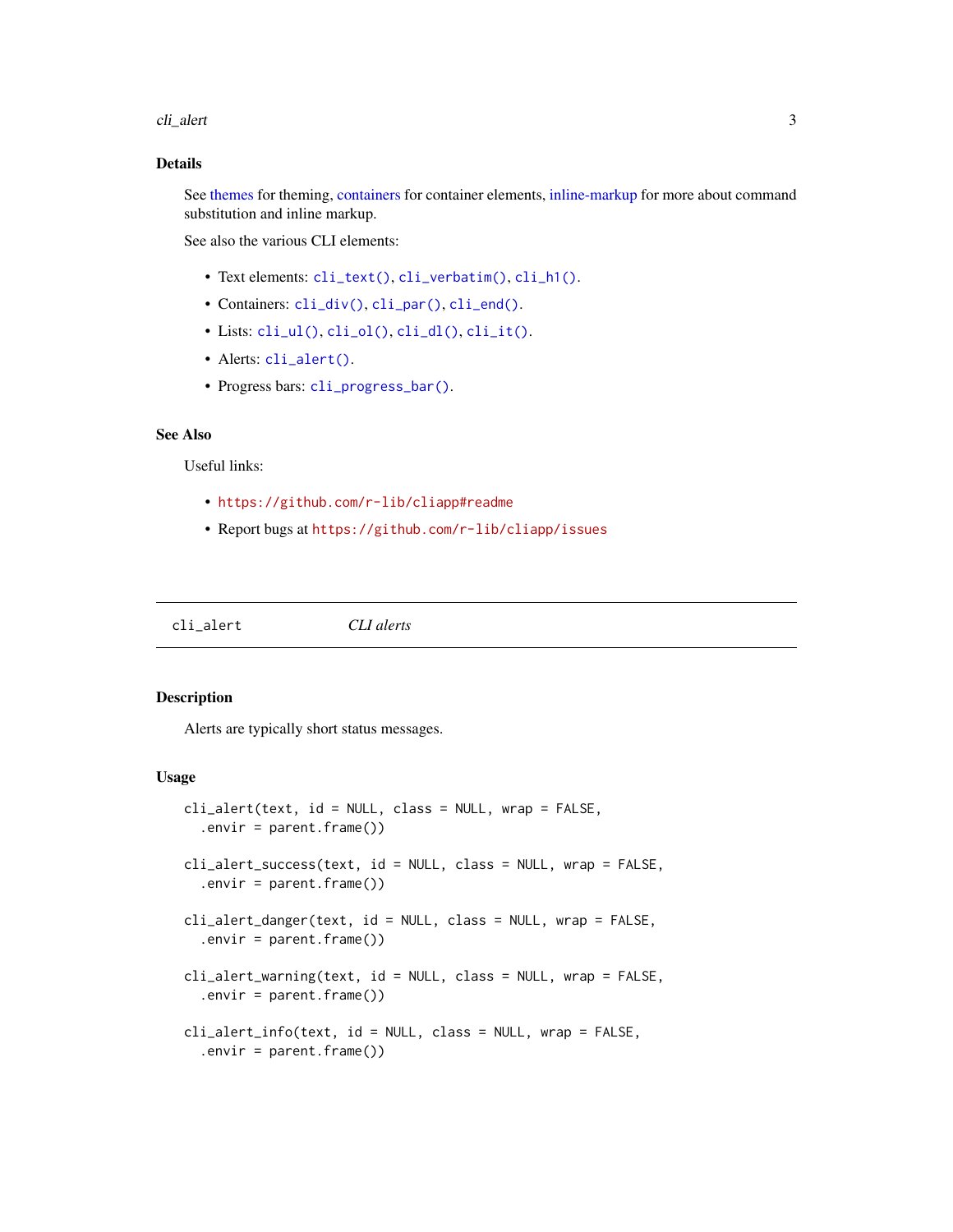# <span id="page-3-0"></span>Arguments

| text   | Text of the alert.                                 |
|--------|----------------------------------------------------|
| id     | Id of the alert element. Can be used in themes.    |
| class  | Class of the alert element. Can be used in themes. |
| wrap   | Whether to auto-wrap the text of the alert.        |
| .envir | Environment to evaluate the glue expressions in.   |
|        |                                                    |

# Examples

```
cli_alert("Cannot lock package library.")
cli_alert_success("Package {pkg cliapp} installed successfully.")
cli_alert_danger("Could not download {pkg cliapp}.")
cli_alert_warning("Internet seems to be unreacheable.")
cli_alert_info("Downloaded 1.45MiB of data")
```
<span id="page-3-1"></span>

|  | dıv |  |
|--|-----|--|
|  |     |  |

# Generic CLI container

# Description

See [containers.](#page-13-1) A cli\_div container is special, because it may add new themes, that are valid within the container.

# Usage

```
cli_div(id = NULL, class = NULL, theme = NULL, .auto_close = TRUE,
  .envir = parent.frame())
```
# Arguments

| id          | Element id, a string. If NULL, then a new id is generated and returned.                                                  |
|-------------|--------------------------------------------------------------------------------------------------------------------------|
| class       | Class name, sting. Can be used in themes.                                                                                |
| theme       | A custom theme for the container. See themes.                                                                            |
| .auto_close | Whether to close the container, when the calling function finishes (or .envir is<br>removed, if specified).              |
| .envir      | Environment to evaluate the glue expressions in. It is also used to auto-close the<br>container if . auto_close is TRUE. |

# Value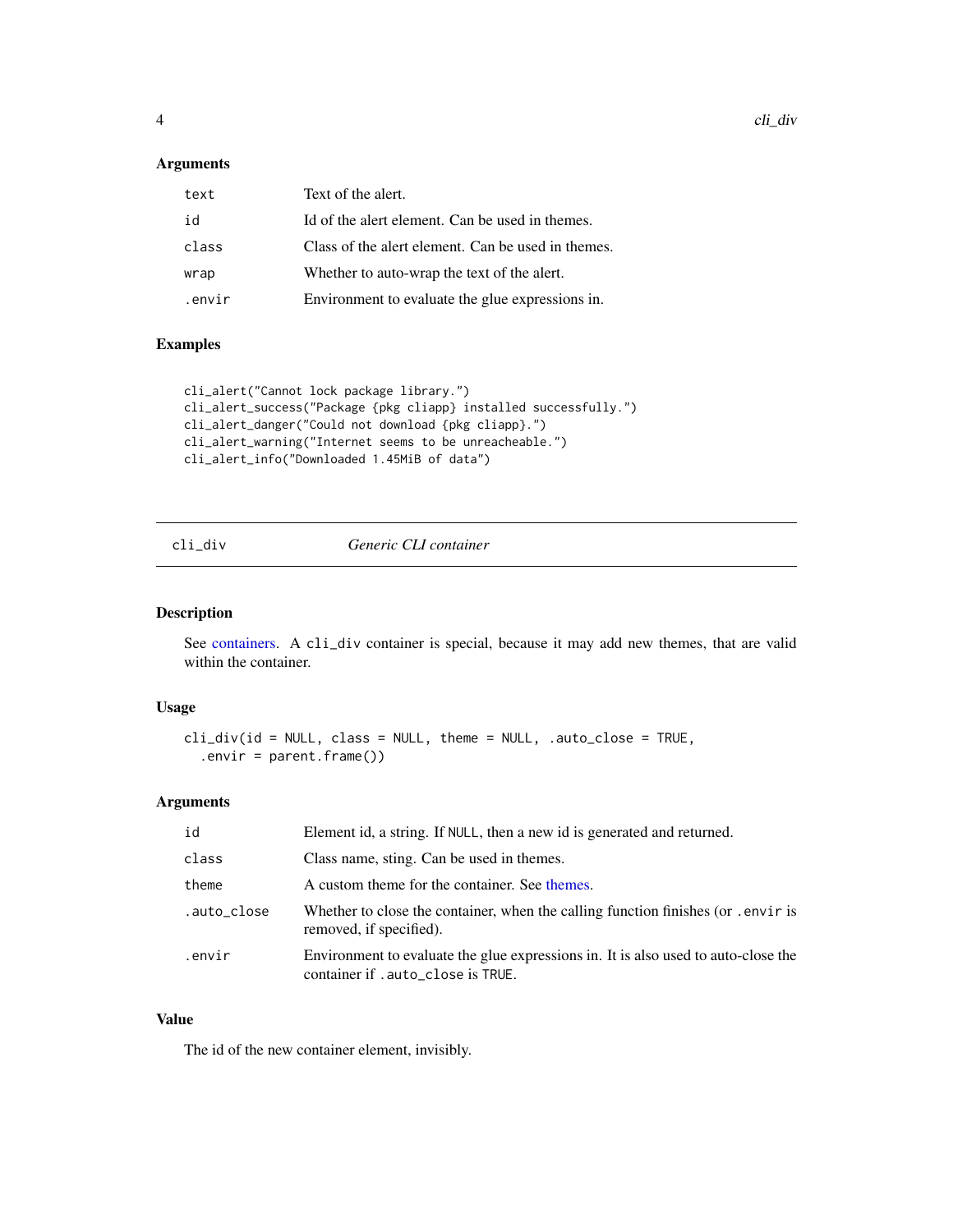#### <span id="page-4-0"></span>cli\_dl 5

# Examples

```
## div with custom theme
d <- cli_div(theme = list(h1 = list(color = "blue",
                                    "font-weight" = "bold")))
cli_h1("Custom title")
cli_end(d)
## Close automatically
div <- function() {
  cli\_div(class = "tmp", then = list(.tmp = list(color = "yellow"))cli_text("This is yellow")
}
div()
cli_text("This is not yellow any more")
```
<span id="page-4-1"></span>cli\_dl *Definition list*

# Description

A definition list is a container, see [containers.](#page-13-1)

# Usage

cli\_dl(items = NULL, id = NULL, class = NULL, .close = TRUE, .auto\_close = TRUE, .envir = parent.frame())

# Arguments

| items       | Named character vector, or NULL. If not NULL, they are used as list items.                                                                             |
|-------------|--------------------------------------------------------------------------------------------------------------------------------------------------------|
| id          | Id of the list container. Can be used for closing it with $\text{cli\_end}()$ or in themes.<br>If NULL, then an id is generated and retuned invisibly. |
| class       | Class of the list container. Can be used in themes.                                                                                                    |
| .close      | Whether to close the list container if the items were specified. If FALSE then<br>new items can be added to the list.                                  |
| .auto_close | Whether to close the container, when the calling function finishes (or . envir is<br>removed, if specified).                                           |
| .envir      | Environment to evaluate the glue expressions in. It is also used to auto-close the<br>container if . auto_close is TRUE.                               |

# Value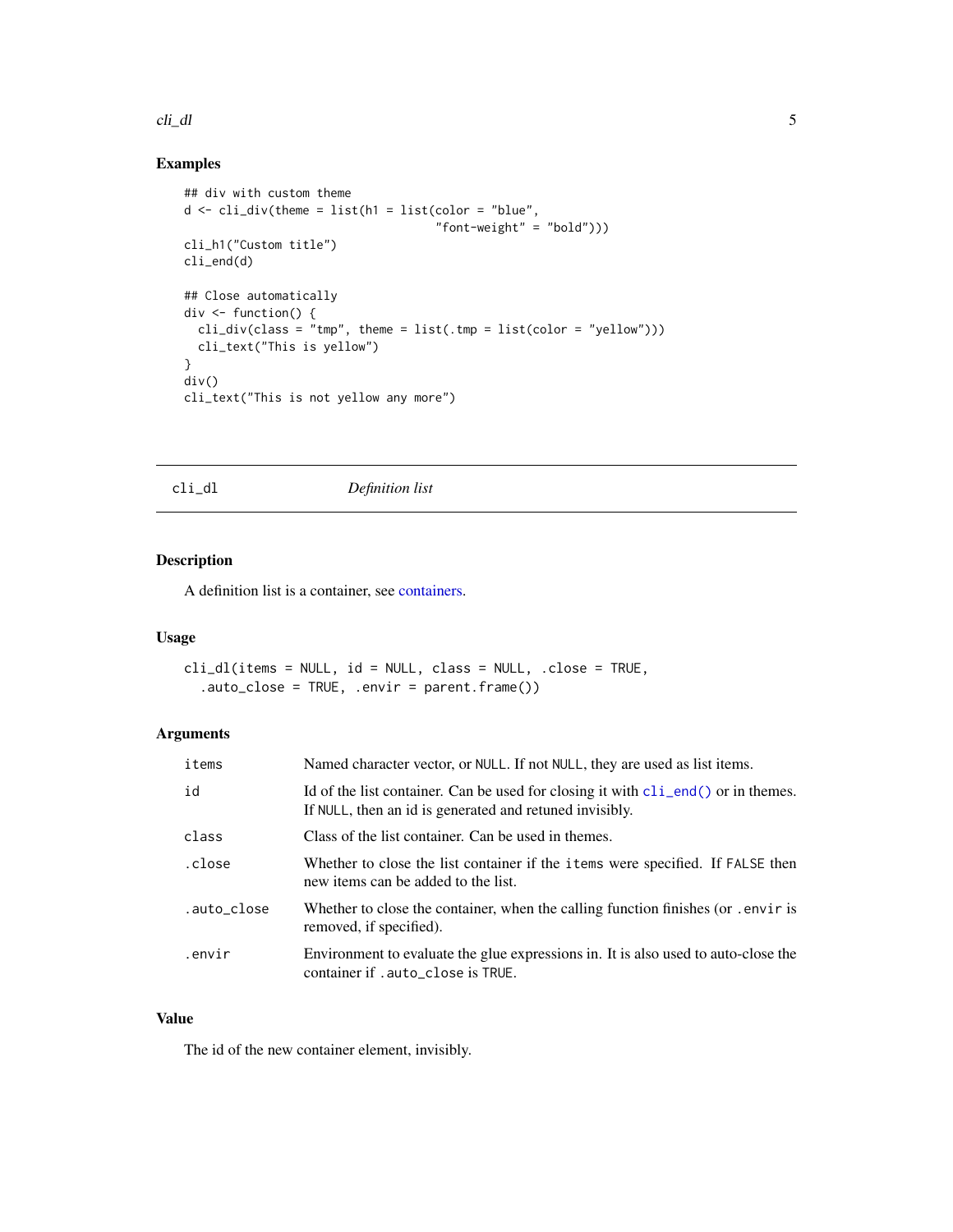# Examples

```
## Specifying the items at the beginning
cli_dl(c(foo = "one", bar = "two", baz = "three"))## Adding items one by one
cli_dl()
cli\_it(c(foo = "one"))cli\_it(c(bar = "two"))cli\_it(c(baz = "three"))cli_end()
```
<span id="page-5-2"></span>cli\_end *Close a CLI container*

# Description

Close a CLI container

### Usage

 $cli$ <sub>\_</sub>end( $id$  = NULL)

# Arguments

id Id of the container to close. If missing, the current container is closed, if any.

# Examples

```
## If id is omitted
cli_par()
cli_text("First paragraph")
cli_end()
cli_par()
cli_text("Second paragraph")
cli_end()
```
<span id="page-5-1"></span>cli\_h1 *CLI headers*

# Description

CLI headers

<span id="page-5-0"></span>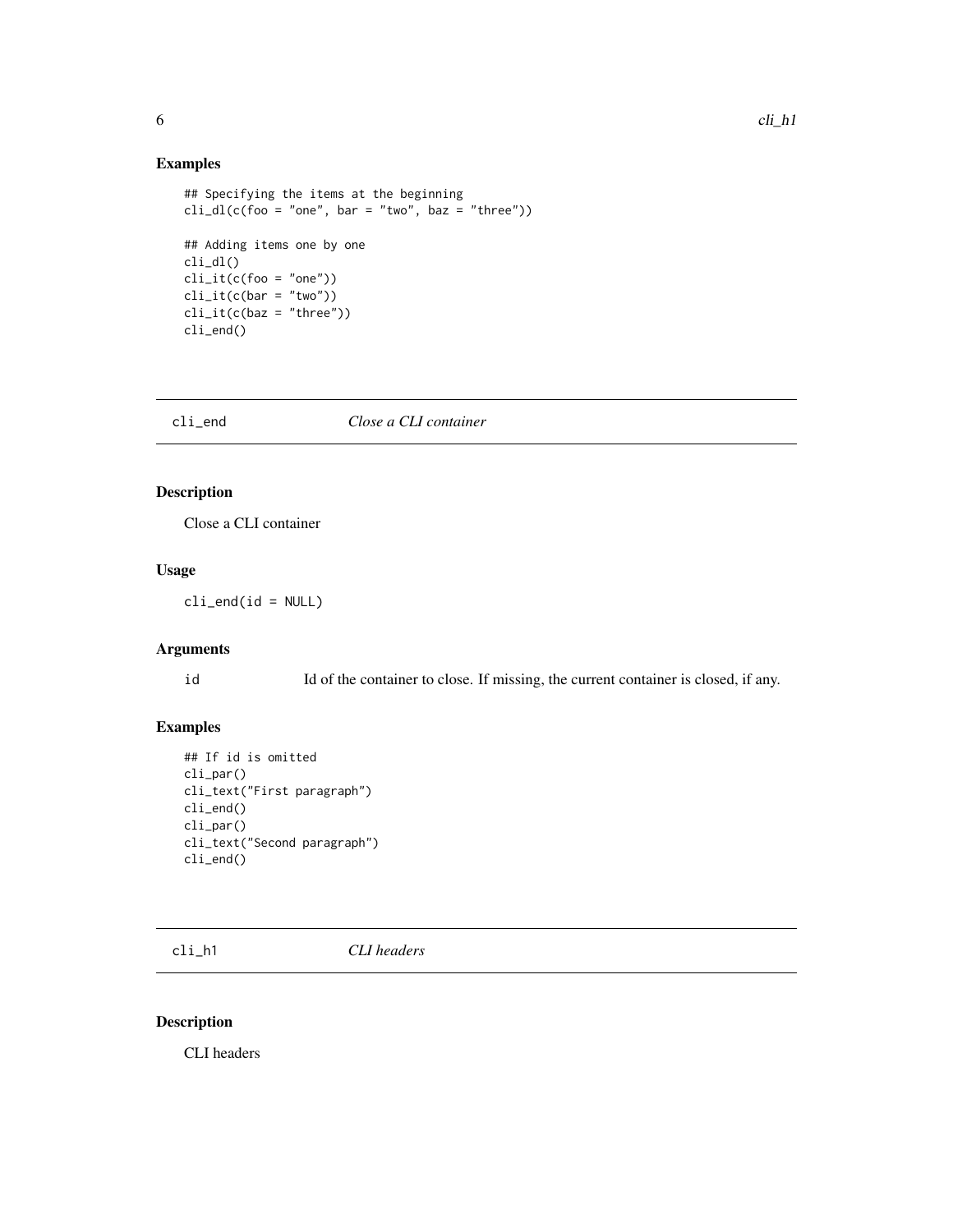<span id="page-6-0"></span>cli\_it 7

# Usage

|  |  |  | cli_h1(text, id = NULL, class = NULL, .envir = parent.frame()) |
|--|--|--|----------------------------------------------------------------|
|  |  |  | cli_h2(text, id = NULL, class = NULL, .envir = parent.frame()) |
|  |  |  | cli_h3(text, id = NULL, class = NULL, .envir = parent.frame()) |

# Arguments

| text   | Text of the header. It can contain in line markup.             |
|--------|----------------------------------------------------------------|
| id     | Id of the header element, string. It can be used in themes.    |
| class  | Class of the header element, string. It can be used in themes. |
| .envir | Environment to evaluate the glue expressions in.               |

# Examples

cli\_h1("Main title") cli\_h2("Subtitle") cli\_text("And some regular text....")

<span id="page-6-1"></span>cli\_it *CLI list item(s)*

# Description

A list item is a container, see [containers.](#page-13-1)

# Usage

```
cli_it(items = NULL, id = NULL, class = NULL, .auto_close = TRUE,
  .envir = parent.frame())
```
# Arguments

| items       | Character vector of items, or NULL.                                                                                                                                 |
|-------------|---------------------------------------------------------------------------------------------------------------------------------------------------------------------|
| id          | Id of the new container. Can be used for closing it with $\text{cl}_\text{1}\text{end}()$ or in the mes.<br>If NULL, then an id is generated and retuned invisibly. |
| class       | Class of the item container. Can be used in themes.                                                                                                                 |
| .auto_close | Whether to close the container, when the calling function finishes (or . envir is<br>removed, if specified).                                                        |
| .envir      | Environment to evaluate the glue expressions in. It is also used to auto-close the<br>container if .auto_close is TRUE.                                             |

# Value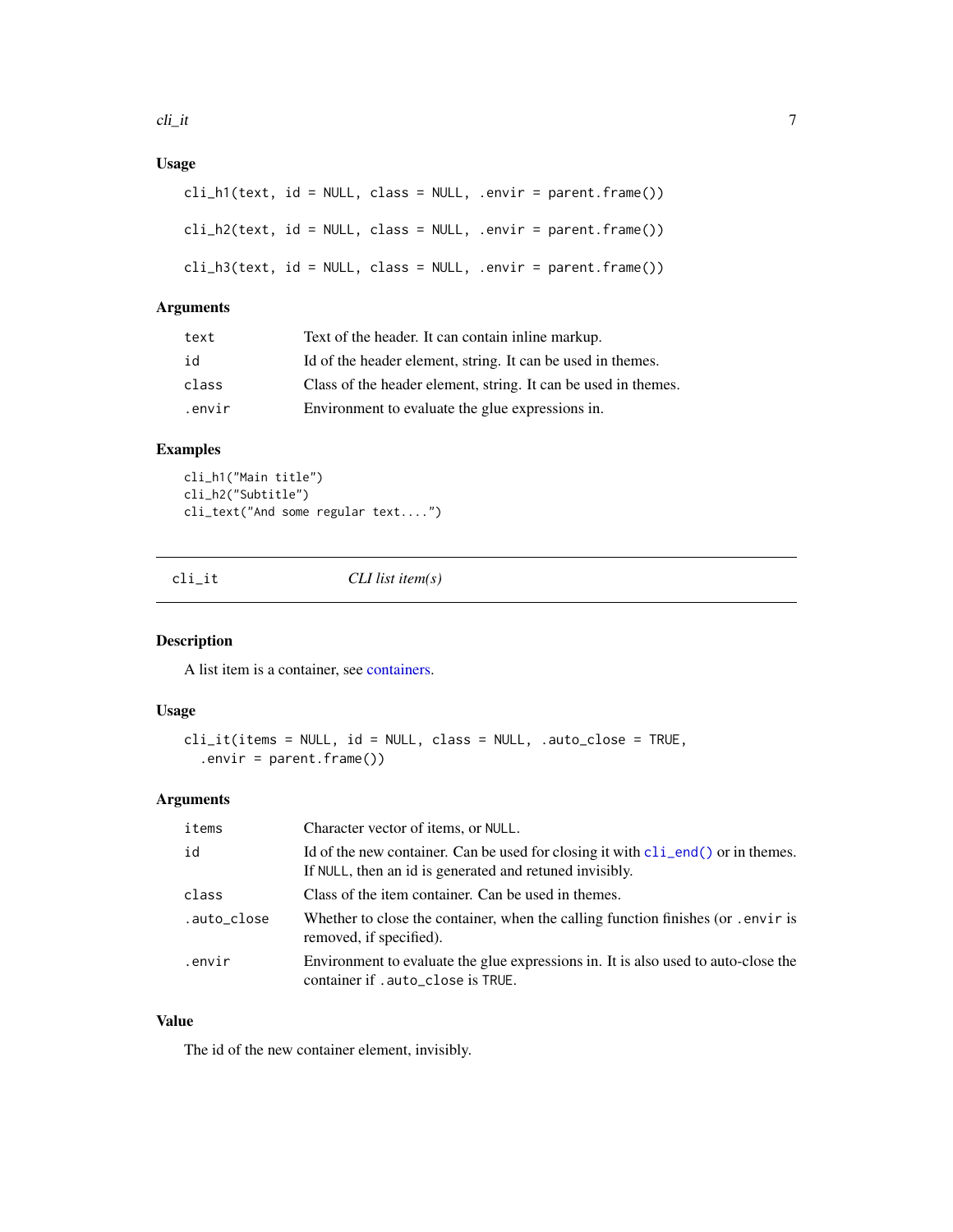# Examples

```
## Adding items one by one
cli_ul()
cli_it("one")
cli_it("two")
cli_it("three")
cli_end()
## Complex item, added gradually.
cli_ul()
cli_it()
cli_verbatim("Beginning of the {emph first} item")
cli_text("Still the first item")
cli_end()
cli_it("Second item")
cli_end()
```
<span id="page-7-1"></span>cli\_ol *Ordered CLI list*

# Description

An ordered list is a container, see [containers.](#page-13-1)

# Usage

```
cli_ol(items = NULL, id = NULL, class = NULL, .close = TRUE,
  .auto_close = TRUE, .envir = parent.frame())
```
# Arguments

| items       | If not NULL, then a character vector. Each element of the vector will be one list<br>item, and the list container will be closed by default (see the . close argument). |
|-------------|-------------------------------------------------------------------------------------------------------------------------------------------------------------------------|
| id          | Id of the list container. Can be used for closing it with $\text{cli\_end}()$ or in themes.<br>If NULL, then an id is generated and retuned invisibly.                  |
| class       | Class of the list container. Can be used in themes.                                                                                                                     |
| .close      | Whether to close the list container if the <i>i</i> tems were specified. If FALSE then<br>new items can be added to the list.                                           |
| .auto_close | Whether to close the container, when the calling function finishes (or . envir is<br>removed, if specified).                                                            |
| .envir      | Environment to evaluate the glue expressions in. It is also used to auto-close the<br>container if .auto_close is TRUE.                                                 |

# Value

<span id="page-7-0"></span>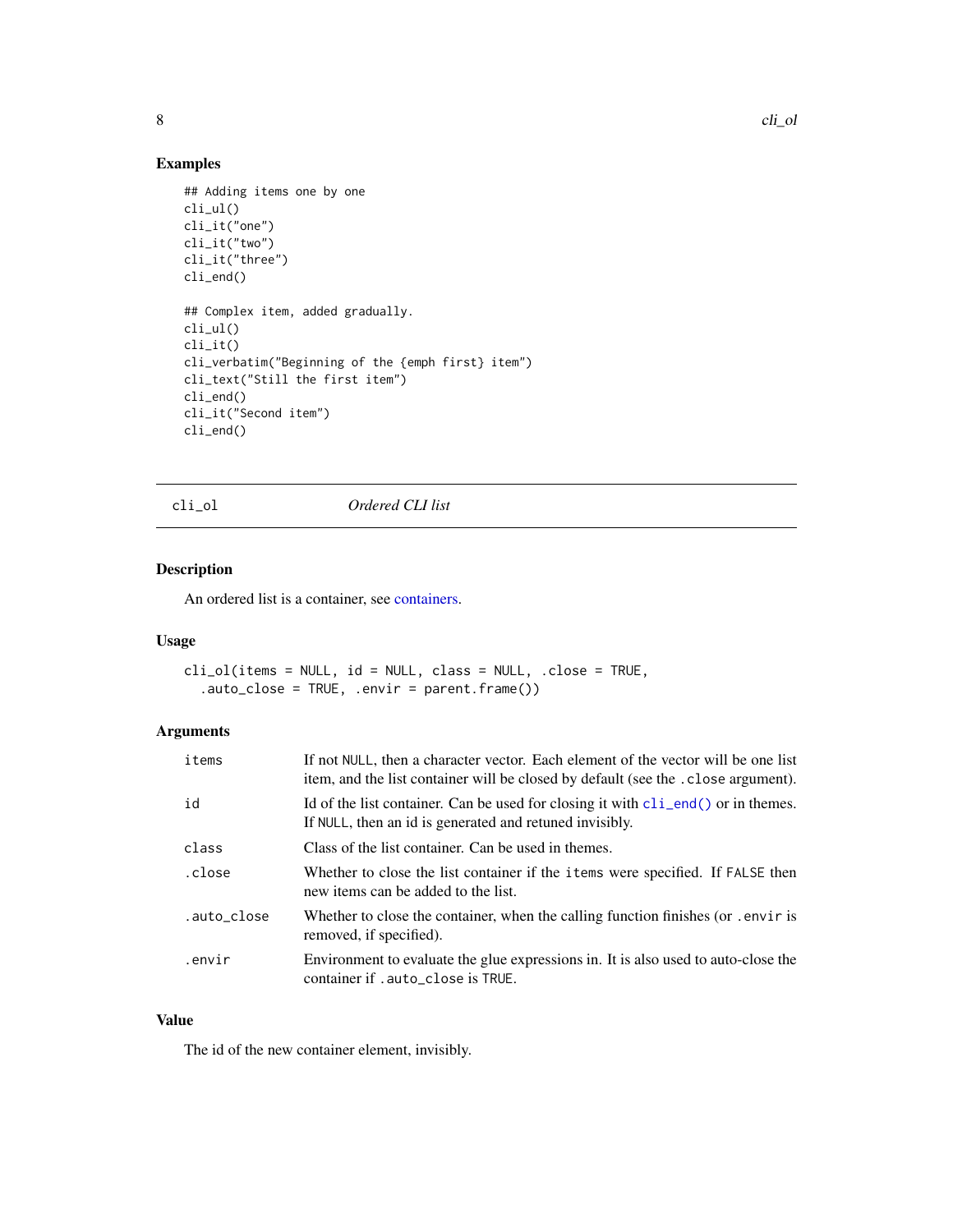#### <span id="page-8-0"></span>cli\_par 9

# Examples

```
## Specifying the items at the beginning
cli_ol(c("one", "two", "three"))
## Adding items one by one
cli_ol()
cli_it("one")
cli_it("two")
cli_it("three")
cli_end()
## Nested lists
cli\_div(theme = list(o1 = list("margin-left" = 2)))cli_ul()
cli_it("one")
cli_ol(c("foo", "bar", "foobar"))
cli_it("two")
cli_end()
cli_end()
```
<span id="page-8-1"></span>cli\_par *CLI paragraph*

# Description

See [containers.](#page-13-1)

# Usage

```
cli_par(id = NULL, class = NULL, .auto_close = TRUE,
  .envir = parent.frame()
```
# Arguments

| id          | Element id, a string. If NULL, then a new id is generated and returned.                                                  |
|-------------|--------------------------------------------------------------------------------------------------------------------------|
| class       | Class name, sting. Can be used in themes.                                                                                |
| .auto_close | Whether to close the container, when the calling function finishes (or .envir is<br>removed, if specified).              |
| .envir      | Environment to evaluate the glue expressions in. It is also used to auto-close the<br>container if . auto_close is TRUE. |

# Value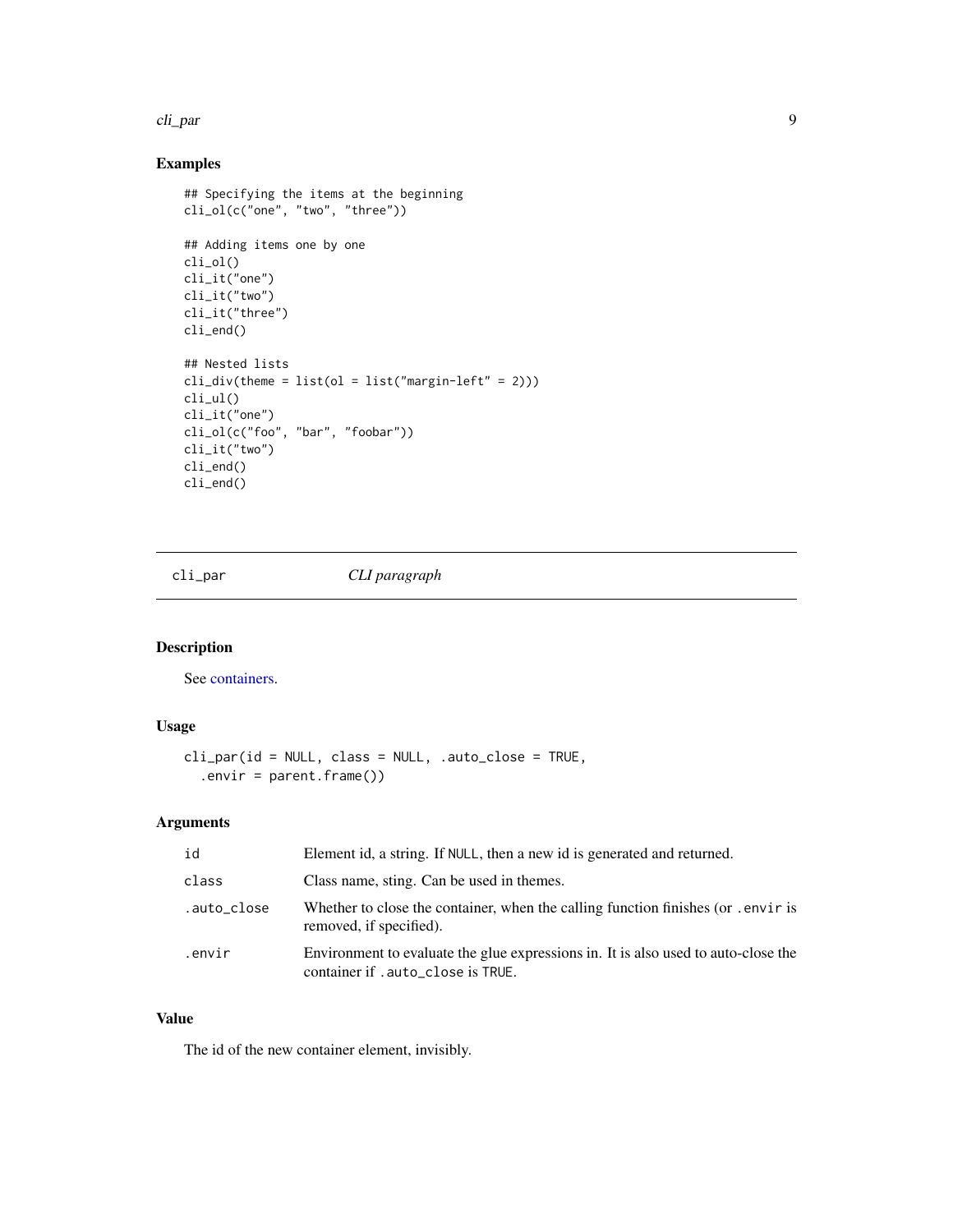# Examples

```
id <- cli_par()
cli_text("First paragraph")
cli_end(id)
id <- cli_par()
cli_text("Second paragraph")
cli_end(id)
```
<span id="page-9-1"></span>cli\_progress\_bar *CLI progress bar*

# Description

A progress bar using the progress package

# Usage

```
cli_progress_bar(...)
```
#### Arguments

... All arguments are passed to the constuctor of the [progress::progress\\_bar](#page-0-0) class.

# Value

A remote progress bar object that can be used the same way as [progress::progress\\_bar,](#page-0-0) see examples below.

```
{
  p <- cli_progress_bar(total = 10)
  cli_alert_info("Starting computation")
  for (i in 1:10) { p$tick(); Sys.sleep(0.2) }
  cli_alert_success("Done")
}
```
<span id="page-9-0"></span>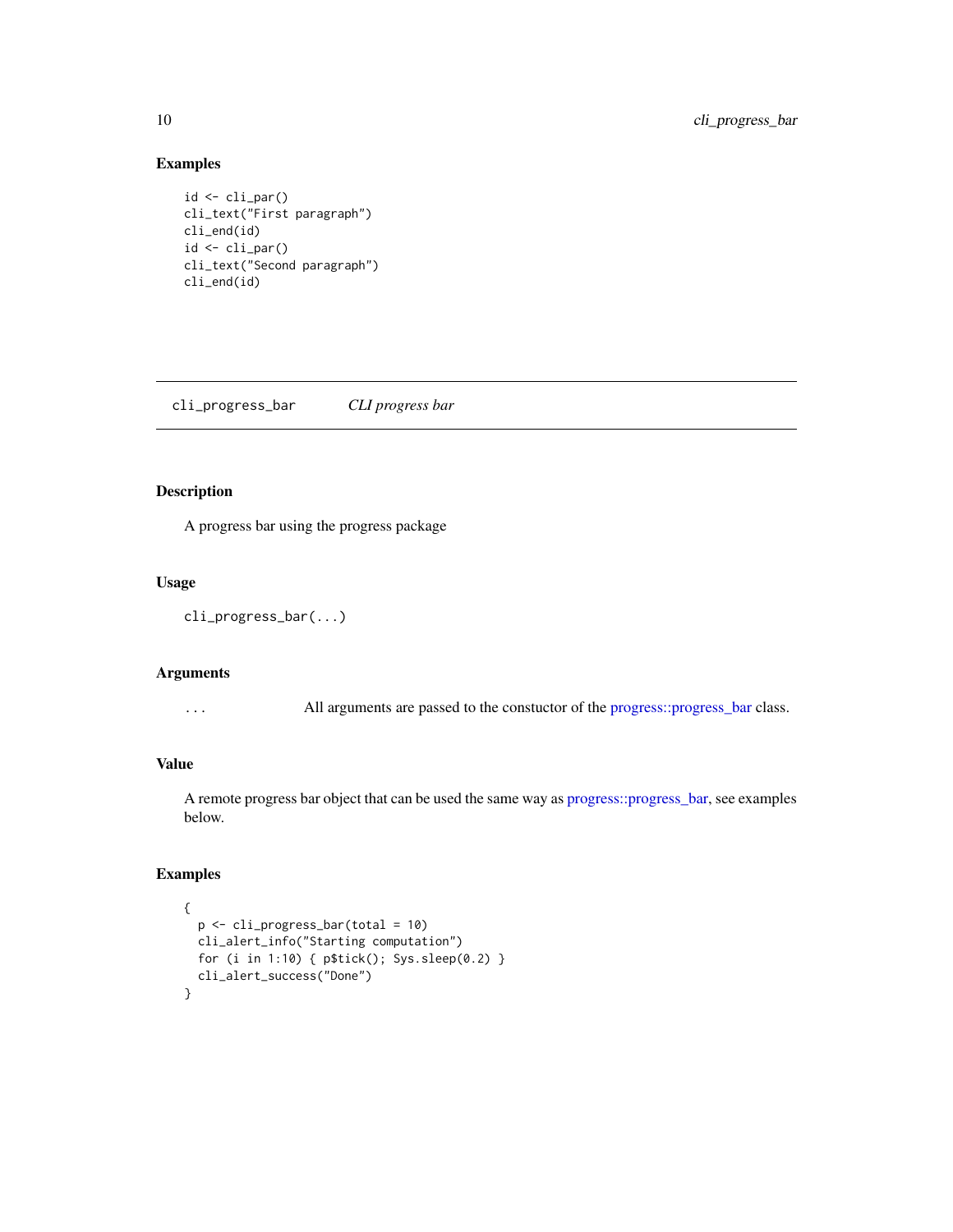<span id="page-10-1"></span><span id="page-10-0"></span>cli\_text *CLI text*

# Description

It is wrapped to the screen width automatically. It may contain inline markup. (See [inline-markup.](#page-13-2))

### Usage

 $cli_text(..., .envir = parent.frame())$ 

# Arguments

| $\cdots$ | The text to show, in character vectors. They will be concatenated into a single<br>string. Newlines are <i>not</i> preserved. |
|----------|-------------------------------------------------------------------------------------------------------------------------------|
| .envir   | Environment to evaluate the glue expressions in.                                                                              |

```
cli_text("Hello world!")
cli_text(packageDescription("cliapp")$Description)
## Arguments are concatenated
cli_text("this", "that")
## Command substitution
greeting <- "Hello"
subject <- "world"
cli_text("{greeting} {subject}!")
## Inline theming
cli_text("The {fun cli_text} function in the {pkg cliapp} package")
## Use within container elements
ul \leftarrow \text{cli}_\text{ul}()cli_it()
cli_text("{emph First} item")
cli_it()
cli_text("{emph Second} item")
cli_end(ul)
```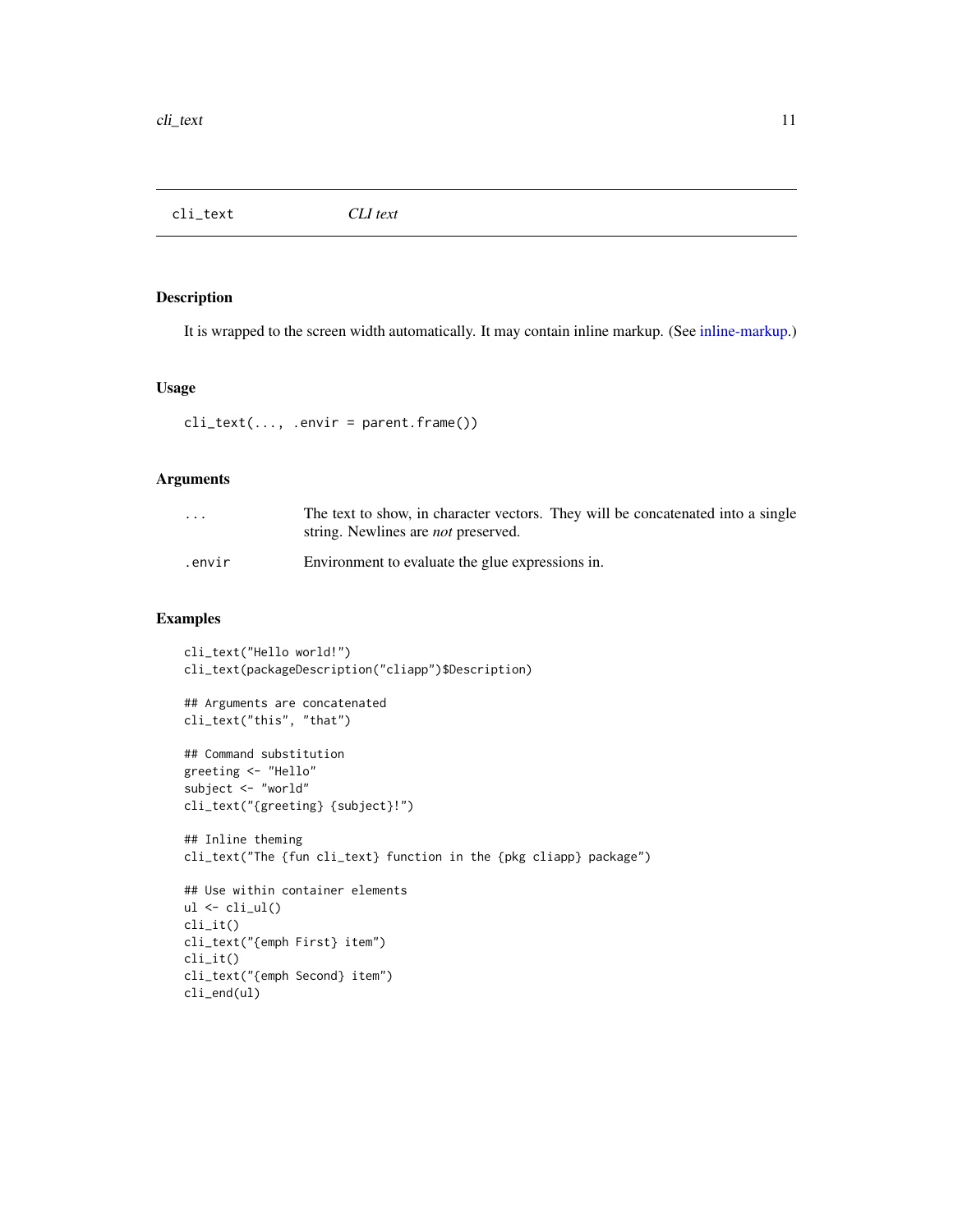<span id="page-11-1"></span><span id="page-11-0"></span>

# Description

An unordered list is a container, see [containers.](#page-13-1)

# Usage

```
cli_ul(items = NULL, id = NULL, class = NULL, .close = TRUE,
  .auto_close = TRUE, .envir = parent.frame())
```
# Arguments

| items       | If not NULL, then a character vector. Each element of the vector will be one list<br>item, and the list container will be closed by default (see the . close argument). |
|-------------|-------------------------------------------------------------------------------------------------------------------------------------------------------------------------|
| id          | Id of the list container. Can be used for closing it with $\text{cli\_end}()$ or in themes.<br>If NULL, then an id is generated and retuned invisibly.                  |
| class       | Class of the list container. Can be used in themes.                                                                                                                     |
| .close      | Whether to close the list container if the items were specified. If FALSE then<br>new items can be added to the list.                                                   |
| .auto_close | Whether to close the container, when the calling function finishes (or . envir is<br>removed, if specified).                                                            |
| .envir      | Environment to evaluate the glue expressions in. It is also used to auto-close the<br>container if .auto_close is TRUE.                                                 |

# Value

The id of the new container element, invisibly.

```
## Specifying the items at the beginning
cli_ul(c("one", "two", "three"))
## Adding items one by one
cli_ul()
cli_it("one")
cli_it("two")
cli_it("three")
cli_end()
## Complex item, added gradually.
cli_ul()
cli_it()
cli_verbatim("Beginning of the {emph first} item")
cli_text("Still the first item")
```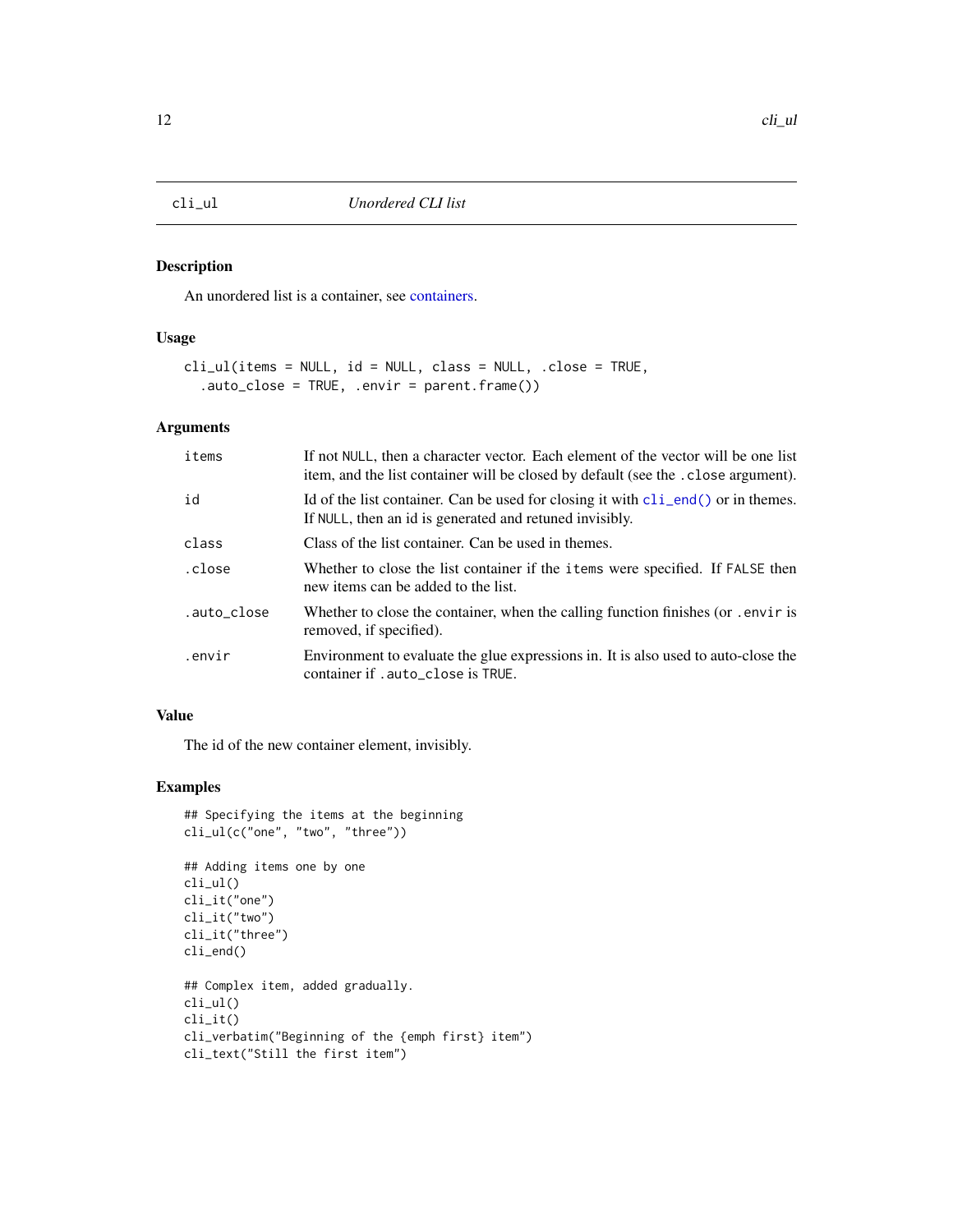# <span id="page-12-0"></span>cli\_verbatim 13

cli\_end() cli\_it("Second item") cli\_end()

<span id="page-12-1"></span>cli\_verbatim *CLI verbatim text*

# Description

It is not wrapped, but printed as is.

# Usage

cli\_verbatim(..., .envir = parent.frame())

# Arguments

| .      | The text to show, in character vectors. Each element is printed on a new line. |
|--------|--------------------------------------------------------------------------------|
| .envir | Environment to evaluate the glue expressions in.                               |

### Examples

cli\_verbatim("This has\nthree", "lines")

console\_width *Determine the width of the console*

# Description

It uses the RSTUDIO\_CONSOLE\_WIDTH environment variable, if set. Otherwise it uses the width option. If this is not set either, then 80 is used.

# Usage

console\_width()

# Value

Integer scalar, the console with, in number of characters.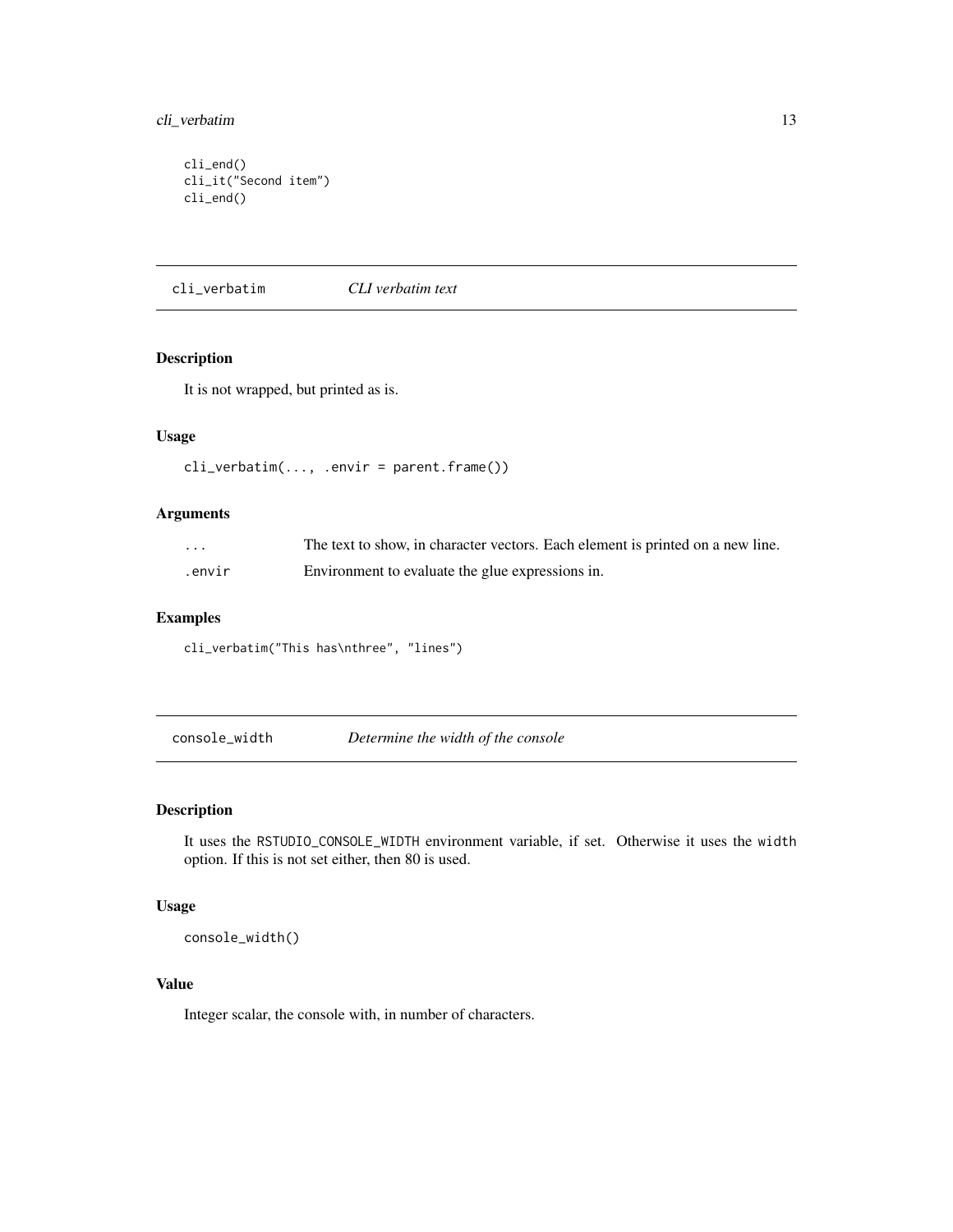<span id="page-13-1"></span><span id="page-13-0"></span>

#### Description

Container elements may contain other elements. Currently the following commands create container elements:  $\text{cli\_div}()$ ,  $\text{cli\_par}()$ , the list elements:  $\text{cli\_ul}()$ ,  $\text{cli\_dl}()$ ,  $\text{cli\_dl}()$ , and list items are containers as well:  $\text{cli\_it}()$ .

#### Details

Container elements need to be closed with [cli\\_end\(\)](#page-5-2). For convenience, they are have an .auto\_close argument, which allows automatically closing a container element, when the function that created it terminates (either regularly, or with an error).

#### Examples

```
## div with custom theme
d \leq \text{cli}_div(\text{theme} = \text{list}(\text{h1} = \text{list}(\text{color} = \text{"blue",}"font-weight" = "bold")))
cli_h1("Custom title")
cli_end(d)
## Close automatically
div \le function() {
  cli\_div(class = "tmp", then = list(.tmp = list(color = "yellow"))cli_text("This is yellow")
}
div()
cli_text("This is not yellow any more")
```
<span id="page-13-2"></span>inline-markup *CLI inline markup*

#### Description

CLI inline markup

# Command substitution

All text emitted by cliapp supports glue interpolation. Expressions enclosed by braces will be evaluated as R code. See glue:: glue() for details.

In addition to regular glue interpolation, cliapp can also add classes to parts of the text, and these classes can be used in themes. For example

cli\_text("This is {emph important}.")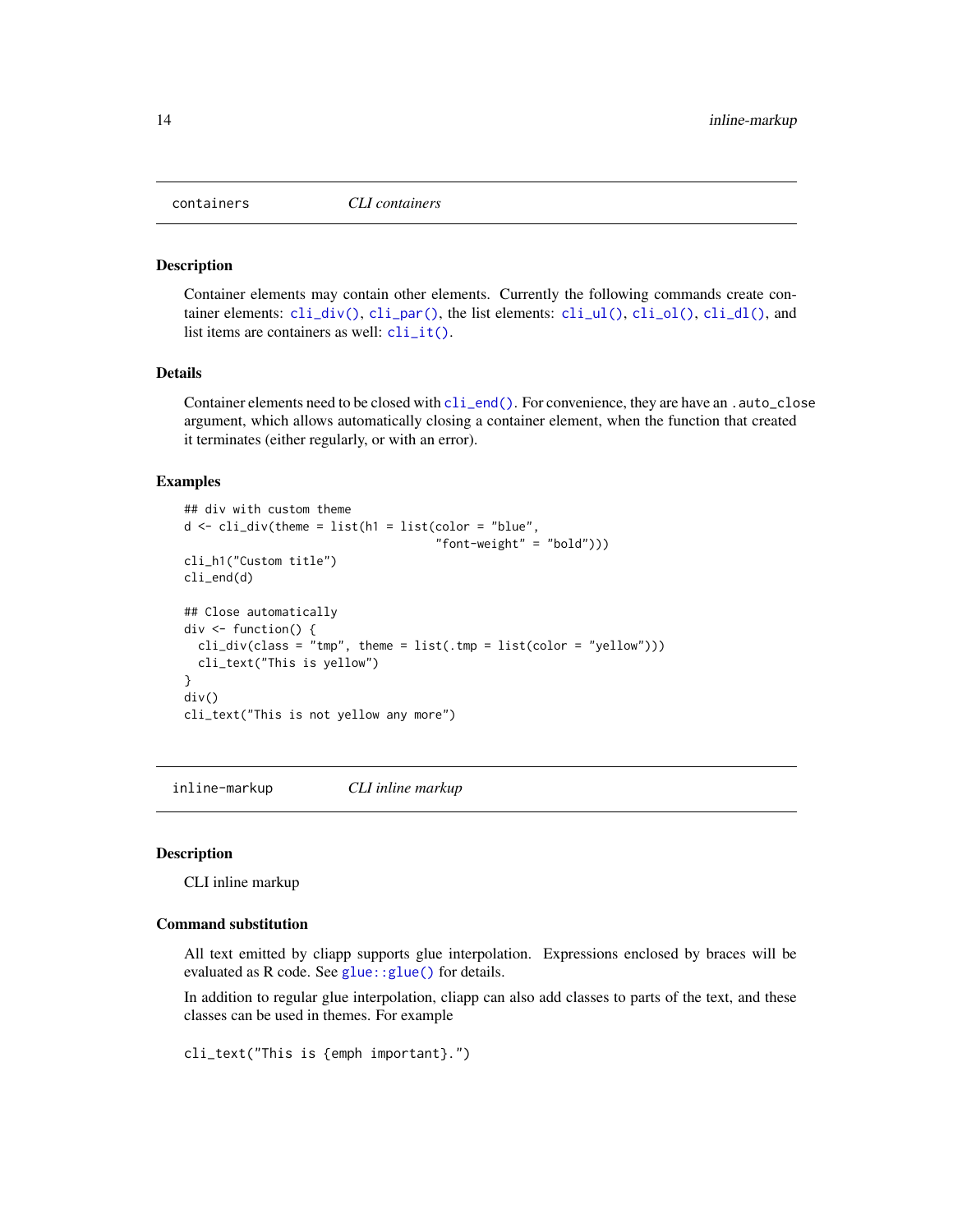adds a class to the "important" word, class "emph". Note that in this cases the string within the braces is not a valid R expression. If you want to mix classes with interpolation, add another pair of braces:

```
adjective <- "great"
cli_text("This is {emph {adjective}}.")
```
An inline class will always create a span element internally. So in themes, you can use the span.emph CSS selector to change how inline text is emphasized:

```
cli\_div(theme = list(span.emph = list(color = "red"))adjective <- "nice and red"
cli_text("This is {emph {adjective}}.")
```
#### Classes

The default theme defines the following inline classes:

- emph for emphasized text.
- strong for strong importance.
- code for a piece of code.
- pkg for a package name.
- fun for a function name.
- arg for a function argument.
- key for a keyboard key.
- file for a file name.
- path for a path (essentially the same as file).
- email for an email address.
- url for a URL.
- var for a variable name.
- envvar for the name of an environment variable.

See examples below.

You can simply add new classes by defining them in the theme, and then using them, see the example below.

```
## Some inline markup examples
cli_ul()
cli_it("{emph Emphasized} text")
cli_it("{strong Strong} importance")
cli_it("A piece of code: {code sum(a) / length(a)}")
cli_it("A package name: {pkg cliapp}")
cli_it("A function name: {fun cli_text}")
cli_it("A function argument: {arg text}")
cli_it("A keyboard key: press {key ENTER}")
```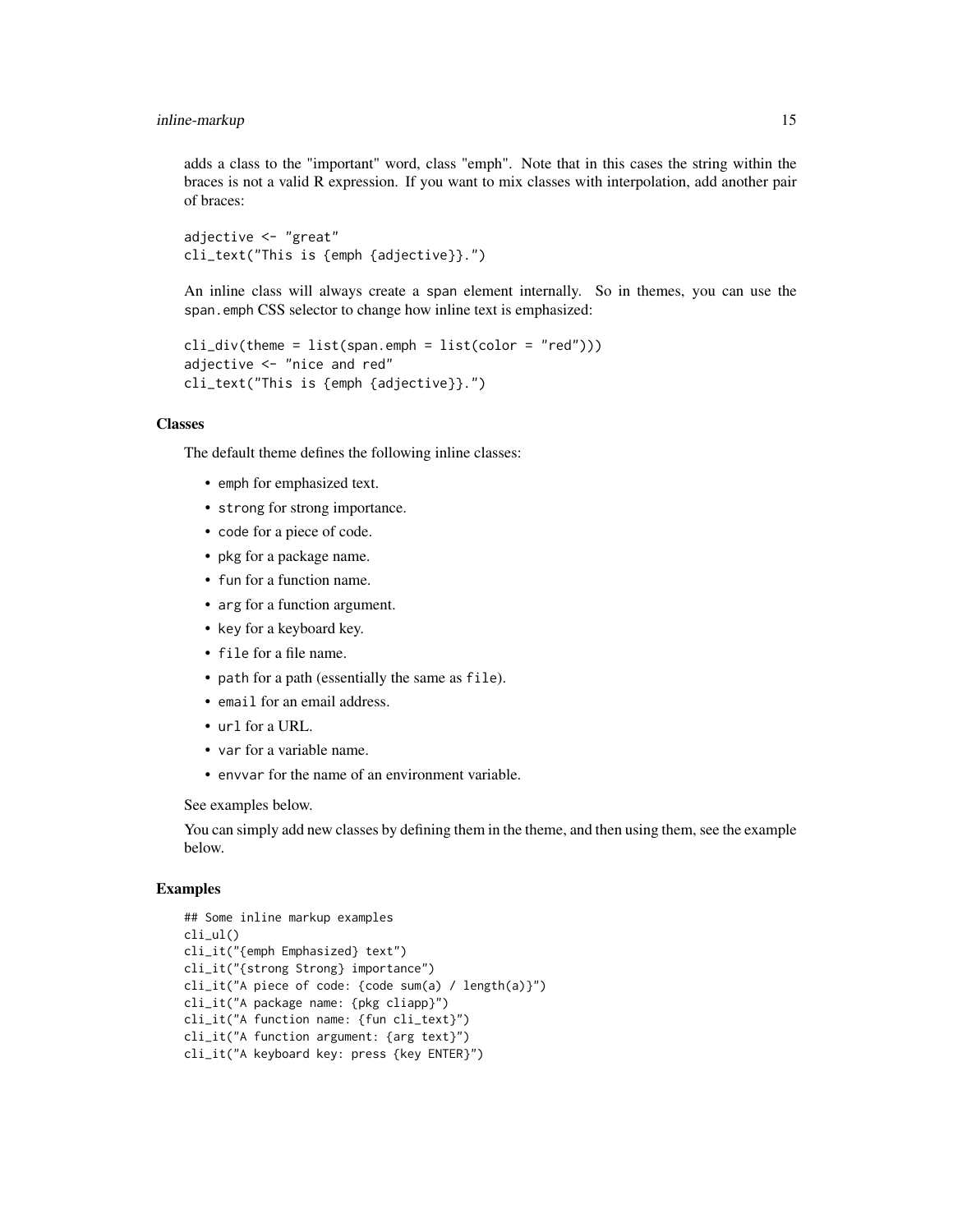```
cli_it("A file name: {file /usr/bin/env}")
cli_it("An email address: {email bugs.bunny@acme.com}")
cli_it("A URL: {url https://acme.com}")
cli_it("A variable name: {var mtcars}")
cli_it("An environment variable: {envvar R_LIBS}")
cli_end()
## Adding a new class
cli_div(theme = list(
 span.myclass = list(color = "lightgrey"),
  "span.myclass::before" = list(content = "[''),"span.myclass::after" = list(content = "]")))
cli_text("This is {myclass in brackets}.")
cli_end()
```
<span id="page-15-1"></span>simple\_theme *A simple CLI theme*

# Description

Note that this is in addition to the builtin theme. To use this theme, you can set it as the cli.theme option:

#### Usage

simple\_theme(dark = "auto")

#### Arguments

dark Whether the theme should be optiomized for a dark background. If "auto", then cliapp will try to detect this. Detection usually works in recent RStudio versions, and in iTerm on macOS, but not on other platforms.

# Details

options(cli.theme = cliapp::simple\_theme())

and then CLI apps started after this will use it as the default theme. You can also use it temporarily, in a div element:

 $cli\_div(theme = cliapp::simple\_theme()$ 

# See Also

[themes,](#page-17-1) [builtin\\_theme\(\)](#page-1-1).

<span id="page-15-0"></span>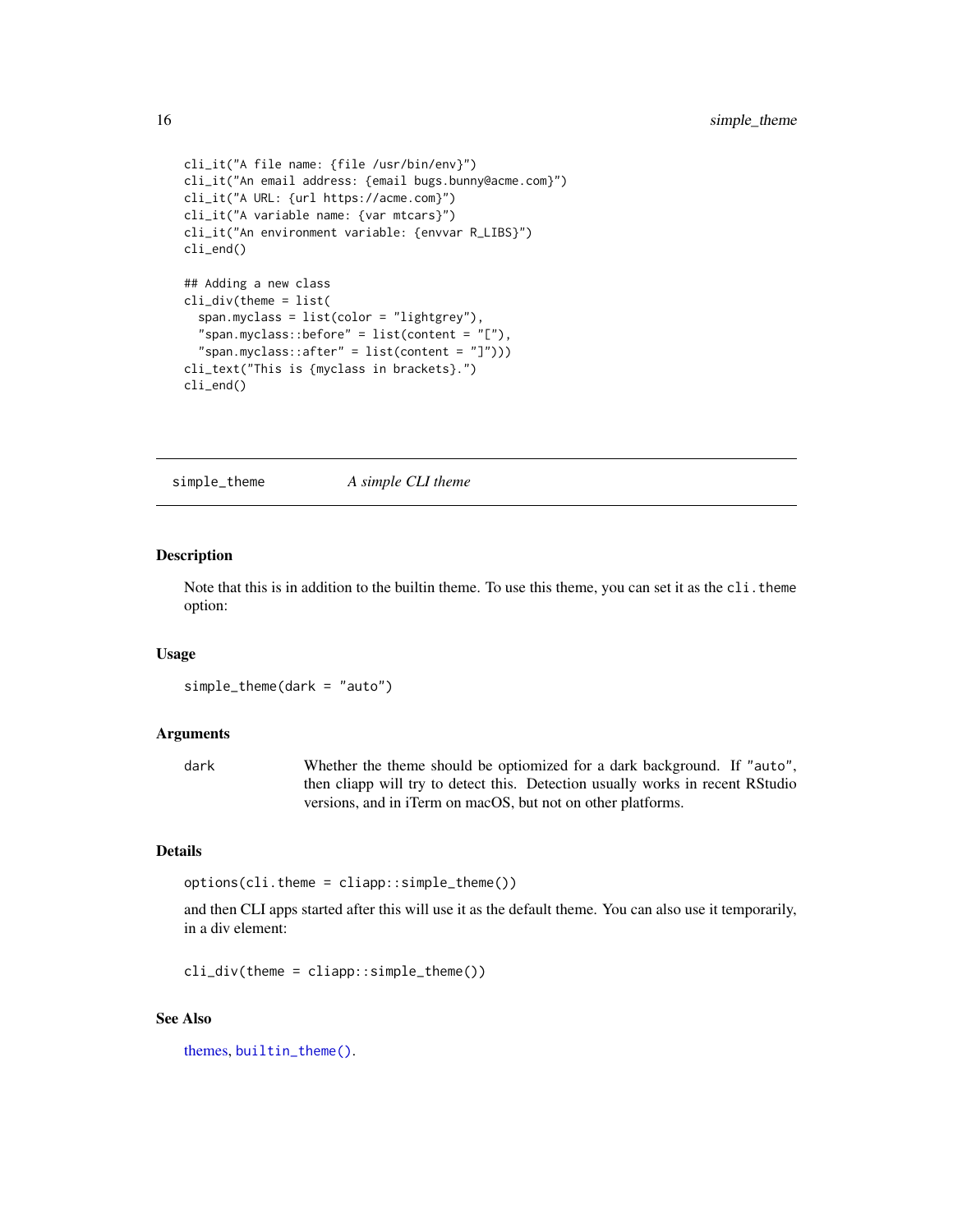#### <span id="page-16-0"></span>start\_app 17

### Examples

```
cli_div(theme = clique::simple_theme()cli_h1("Header 1")
cli_h2("Header 2")
cli_h3("Header 3")
cli_alert_danger("Danger alert")
cli_alert_warning("Warning alert")
cli_alert_info("Info alert")
cli_alert_success("Success alert")
cli_alert("Alert for starting a process or computation",
  class = "alert-start")
cli_text("Packages and versions: {pkg cliapp} {version 1.0.0}.")
cli_text("Time intervals: {timestamp 3.4s}")
cli_text("{emph Emphasis} and {strong strong emphasis}")
cli_text("This is a piece of code: {code sum(x) / length(x)}")
cli_text("Function names: {fun cliapp::simple_theme} and {arg arguments}.")
cli_text("Files: {file /usr/bin/env}")
cli_text("URLs: {url https://r-project.org}")
cli_h2("Longer code chunk")
cli_par(class = "r-code")
cli_verbatim(
  '# window functions are useful for grouped mutates',
  'mtcars %>%',
     group_by(cyl) %>%',
  ' mutate(rank = min_rank(desc(mpg)))')
cli_end()
cli_h2("Even longer code chunk")
cli_par(class = "r-code")
cli_verbatim(format(ls))
cli_end()
cli_end()
```
<span id="page-16-1"></span>start\_app *Start, stop, query the default cli application*

# **Description**

start\_app creates an app, and places it on the top of the app stack.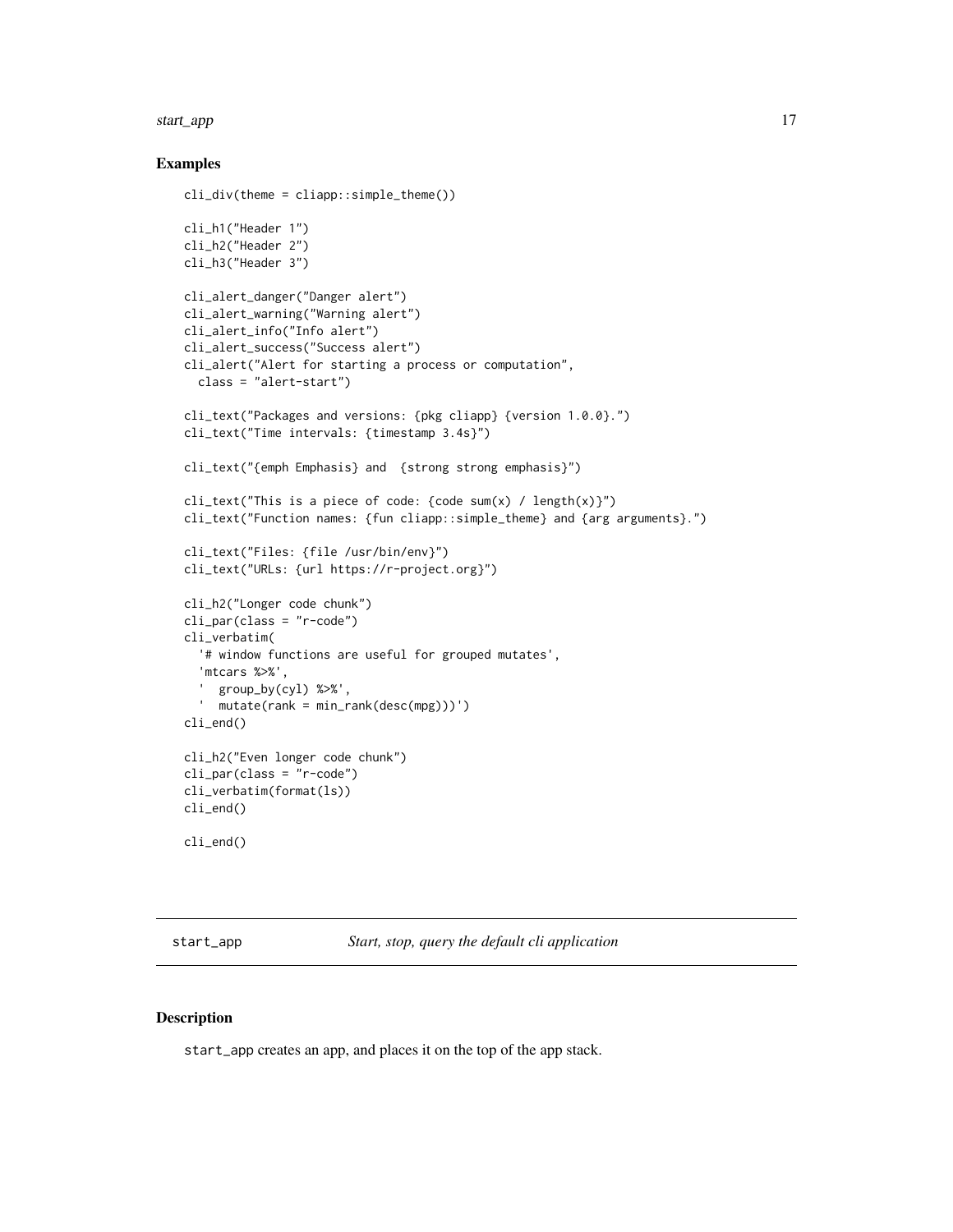<span id="page-17-0"></span>18 themes themes themes themes themes themes themes themes themes themes themes themes themes themes themes themes themes themes themes themes themes themes themes themes themes themes themes themes themes themes themes th

#### Usage

```
start_app(theme = getOption("cli.theme"), output = c("message",
  "stdout"), .auto_close = TRUE, .envir = parent.frame())
stop_app(app = NULL)
```
default\_app()

# **Arguments**

| theme       | Theme to use, passed to the cliapp initializer.                                                                                                                       |
|-------------|-----------------------------------------------------------------------------------------------------------------------------------------------------------------------|
| output      | How to print the output, passed to cliapp initializer.                                                                                                                |
| .auto_close | Whether to stop the app, when the calling frame is destroyed.                                                                                                         |
| .envir      | The environment to use, instead of the calling frame, to trigger the stop of the<br>app.                                                                              |
| app         | App to stop. If NULL, the current default app is stopped. Otherwise we find the<br>supplied app in the app stack, and remote it, together with all the apps above it. |

# Details

stop\_app removes the top app, or multiple apps from the app stack.

default\_app returns the default app, the one on the top of the stack.

# Value

start\_app returns the new app, default\_app returns the default app. stop\_app does not return anything.

<span id="page-17-1"></span>themes *CLI themes*

# Description

CLI elements can be styled via a CSS-like language of selectors and properties. Note that while most of the CSS3 language is supported, a lot visual properties cannot be implemented on a terminal, so these will be ignored.

# Adding themes

The style of an element is calculated from themes from four sources. These form a stack, and the styles on the top of the stack take precedence, over styles in the bottom.

- 1. The cliapp package has a builtin theme. This is always active. See [builtin\\_theme\(\)](#page-1-1).
- 2. When an app object is created via [start\\_app\(\)](#page-16-1), the caller can specify a theme, that is added to theme stack. If no theme is specified for [start\\_app\(\)](#page-16-1), the content of the cli. theme option is used. Removed when the corresponding app stops.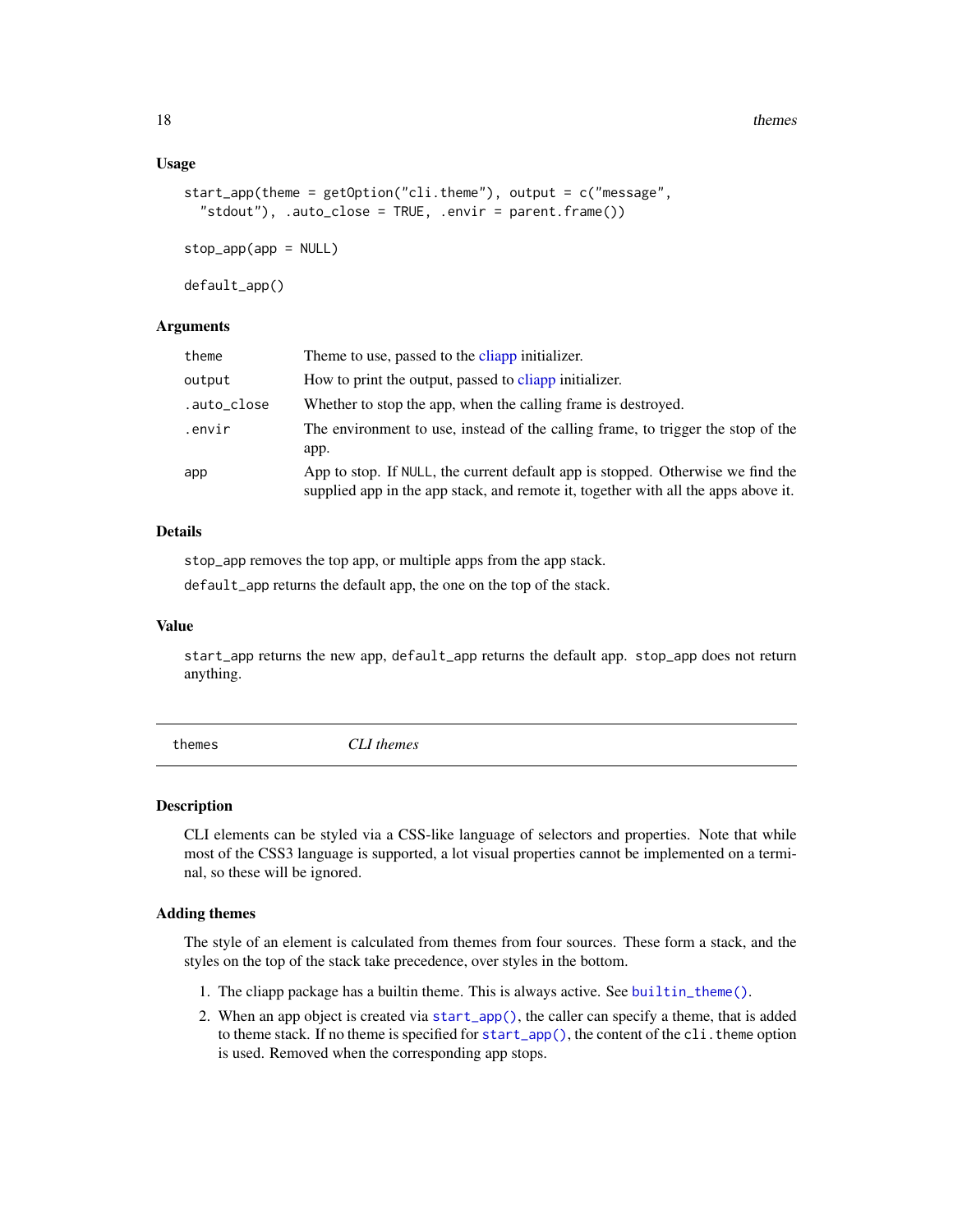#### <span id="page-18-0"></span>themes and the state of the state of the state of the state of the state of the state of the state of the state of the state of the state of the state of the state of the state of the state of the state of the state of the

- 3. The user may speficy a theme in the cli.user\_theme option. This is added to the stack *after* the app's theme (step 2.), so it can override its settings. Removed when the app that added it stops.
- 4. Themes specified explicitly in  $\text{cli\_div}()$  elements. These are removed from the theme stack, when the corresponding  $cli\_div()$  elements are closed.

#### Writing themes

A theme is a named list of lists. The name of each entry is a CSS selector. Most features of CSS selectors are supported here:, for a complete reference, see the selectr package.

The content of a theme list entry is another named list, where the names are CSS properties, e.g. color, or font-weight or margin-left, and the list entries themselves define the values of the properties. See [builtin\\_theme\(\)](#page-1-1) and [simple\\_theme\(\)](#page-15-1) for examples.

#### CSS pseudo elements

Currently only the ::before and ::after pseudo elements are supported.

# Formatter callbacks

For flexibility, themes may also define formatter functions, with property name fmt. These will be called once the other styles are applied to an element. They are only called on elements that produce output, i.e. *not* on container elements.

#### Supported properties

Right now only a limited set of properties are supported. These include left, right, top and bottom margins, background and foreground colors, bold and italic fonts, underlined text. The content property is supported to insert text via ::before and ::after selectors.

More properties might be adder later.

Please see the example themes and the source code for now for the details.

# Examples

Color of headers, that are only active in paragraphs with an 'output' class:

```
list(
  "par.output h1" = list("background-color" = "red", color = "#e0e0e0"),
  "par.output h2" = list("background-color" = "orange", color = "#e0e0e0"),
  "par.output h3" = list("background-color" = "blue", color = "#e0e0e0")
)
```
Create a custom alert type:

```
list(
  ".alert-start::before" = list(content = symbol$play),
  ".alert-stop::before" = list(content = symbol$stop)
)
```